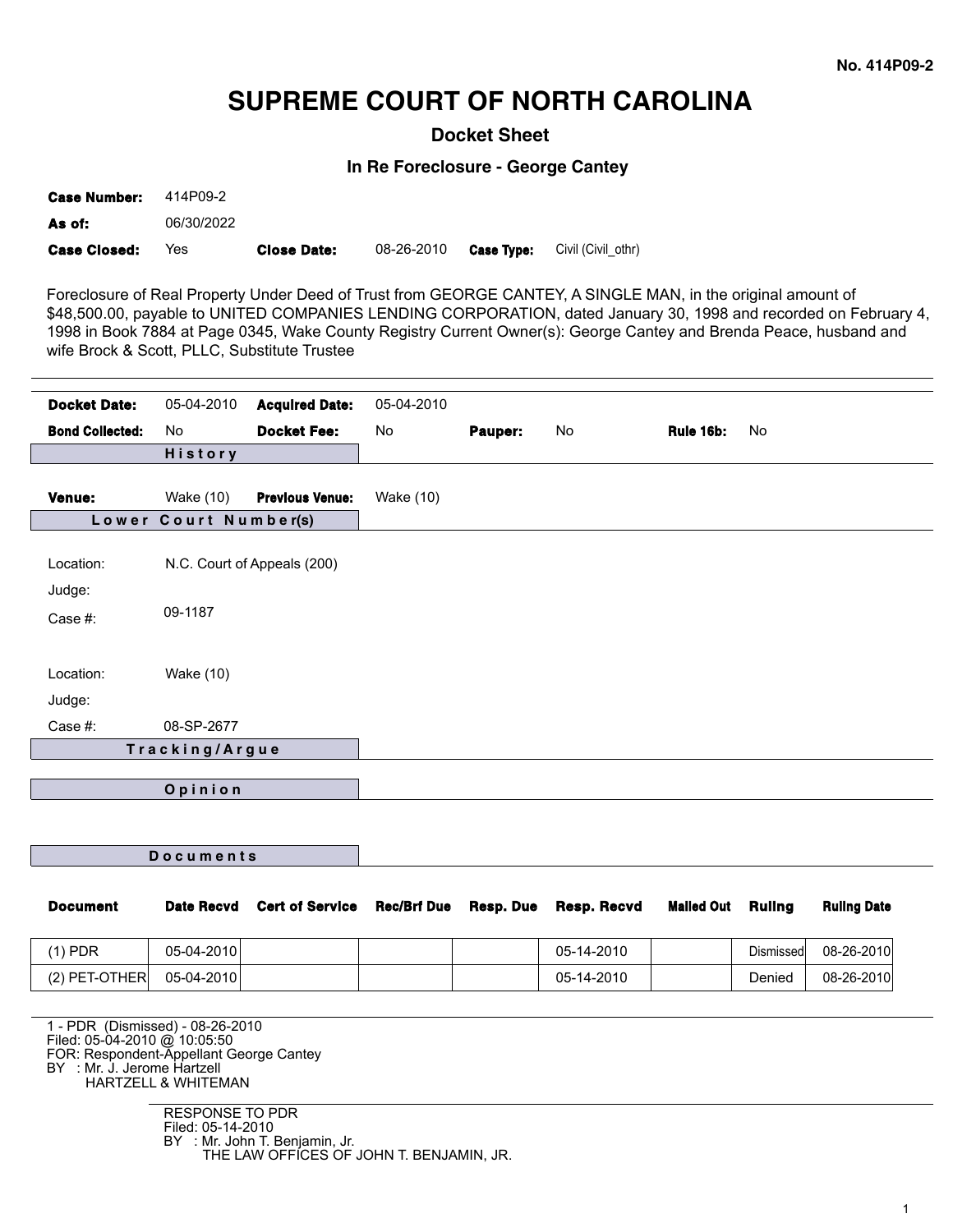2 - PETITION ALTERNATIVE PETITION FOR WRIT OF CERTIORARI AND APPEAL (Denied) - 08-26-2010

Filed: 05-04-2010 @ 11:24:11

FOR: Respondent-Appellant George Cantey

BY : Mr. J. Jerome Hartzell

HARTZELL & WHITEMAN

| RESPONSE TO PETITION ALTERNATIVE PETITION FOR WRIT OF CERTIORARI AND APPEAL |
|-----------------------------------------------------------------------------|
| Filed: 05-14-2010                                                           |
| BY : Mr. John T. Benjamin, Jr.                                              |
| THE LAW OFFICES OF JOHN T. BENJAMIN, JR.                                    |

**Financial Information** 

|                                   | Receipts           |               |                      |                 |              |           |                  |
|-----------------------------------|--------------------|---------------|----------------------|-----------------|--------------|-----------|------------------|
| <b>Date Charged</b>               | <b>Charge Type</b> | Amount Chaged | <b>Amount Paid</b>   | <b>Document</b> | <b>Pages</b> | Receipt # | <b>Date Paid</b> |
|                                   | <b>Parties</b>     |               |                      |                 |              |           |                  |
| Party Name                        |                    |               | Role                 |                 |              |           |                  |
| George Cantey                     |                    |               | Respondent-Appellant |                 |              |           |                  |
| Cantey, George                    |                    |               | Respondent-Appellant |                 |              |           |                  |
| LaSalle Bank National Association |                    |               | Other-Appellee       |                 |              |           |                  |

**A t t o r n e y s**

## **Attorney for Respondent-Appellant - George Cantey**

Mr. J. Jerome Hartzell [Primary Attorney] Attorney at Law jjh@hwlawyers.com

HARTZELL & WHITEMAN

2626 Glenwood Avenue Suite 210 Raleigh, NC 27608 (919) 571-8300

## **Attorney for Respondent-Appellant - George Cantey**

Mr. John T. Benjamin, Jr. [Primary Attorney] Attorney at Law benjamin@lawjtb.com Mr. James R. White Attorney at Law jwhite@shanahanmcdougal.com THE LAW OFFICES OF JOHN T. BENJAMIN, JR. 712 West North Street Raleigh, NC 27603 (919) 856-9494